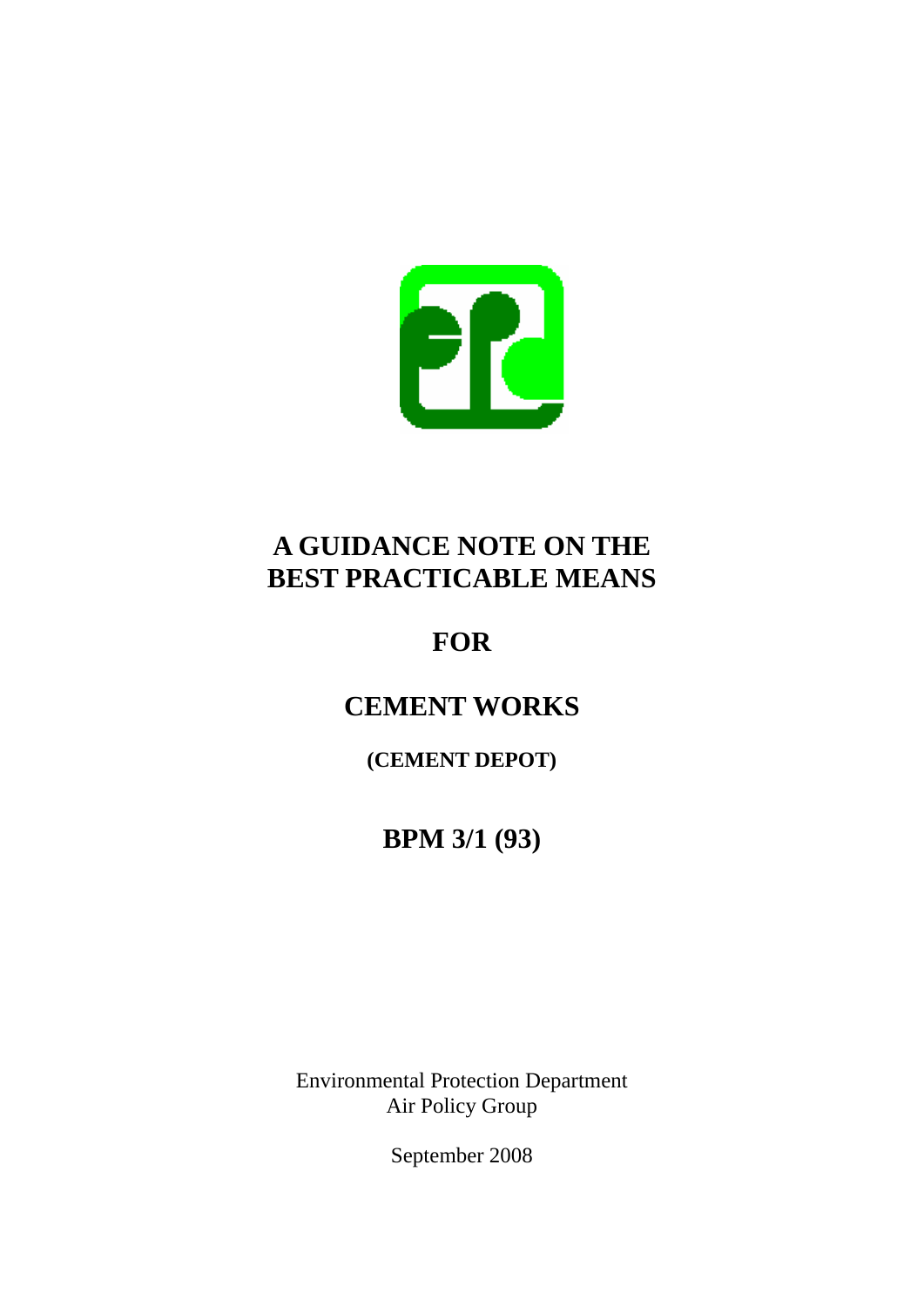### **1. INTRODUCTION**

- 1.1 This Note is one of a series issued by the Environmental Protection Department to provide guidance on air pollution management for processes specified under Part IV of the Air Pollution Control Ordinance (the Ordinance). It also serves as a guide for the assessment of an application for Specified Process licence under the Ordinance.
- 1.2 It should be understood that this Note sets out the basic requirements for the applicant to provide and maintain the best practicable means for the prevention of emission of air pollutants. The applicant should recognize that whether a licence is granted or refused, and on what conditions, will depend on all the circumstances of an individual application besides the requirements set out in this Note. The Authority may devise specific requirements for individual facility carrying out the specified process.
- 1.3 This Note covers operations involving the bulk processing of cement which come within the specified process " Cement Works " described in Schedule 1 to the Ordinance as:

"Works in which the total silo capacity exceeds 50 tonnes and in which cement is handled or in which argillaceous and calcareous materials are used in the production of cement clinker, and works in which cement clinker is ground."

### **2. EMISSION LIMITS**

- 2.1 All emissions to air, other than steam or water vapour, shall be colourless, free from persistent mist or fume, and free from droplets.
- 2.2 Emissions from the specified process and associated processes as covered by this Note shall not:
	- (a) exceed the concentration limit set out in Annex I.
	- (b) appear to be as dark as or darker than Shade 1 on the Ringelmann Chart when compared in the appropriate manner with the Ringelmann Chart or an approved device.

### **3. FUEL RESTRICTION**

3.1 All fuels to be used shall comply with the Air Pollution Control (Fuel Restriction) Regulations in force.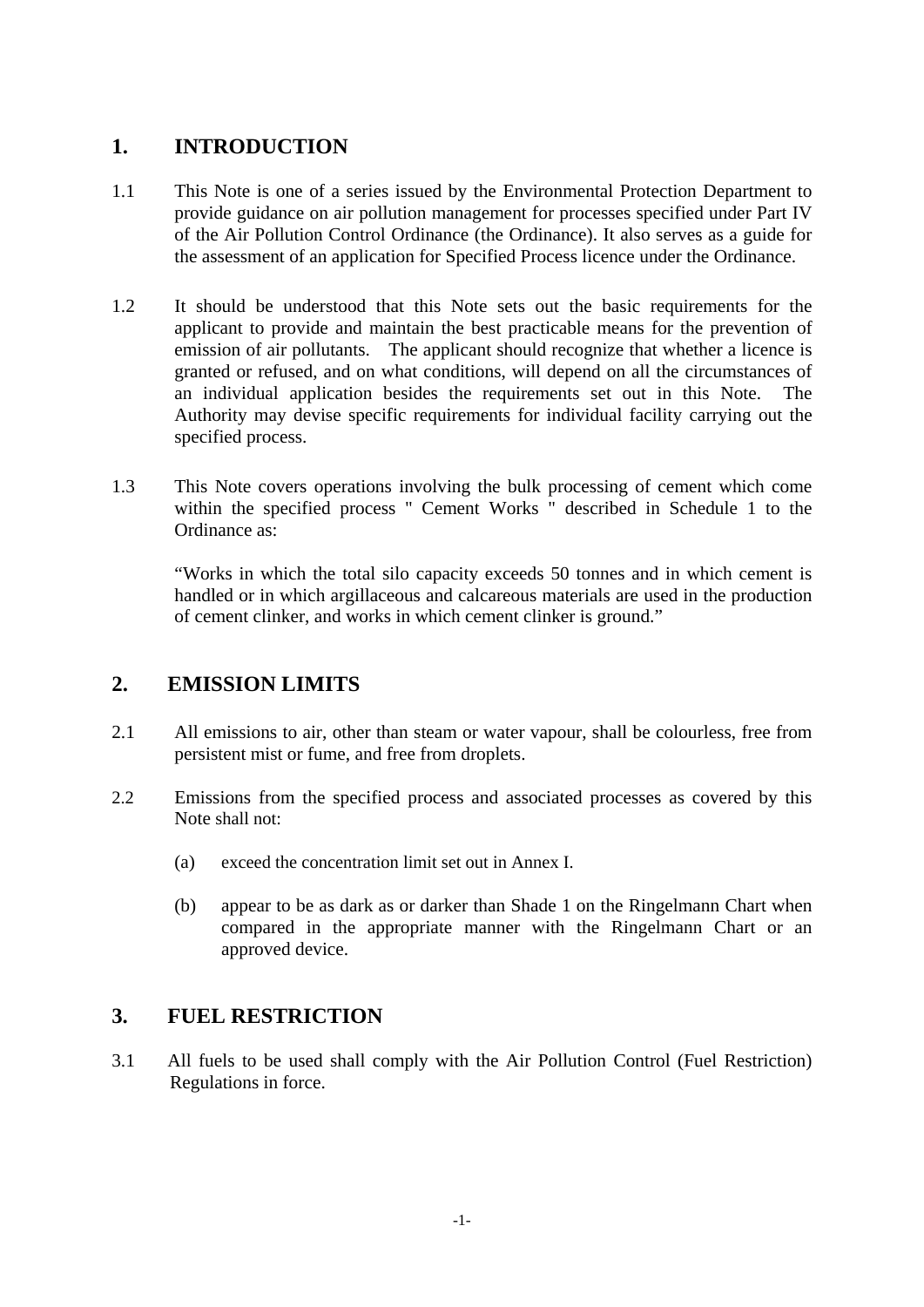### **4. CONTROL OF EMISSIONS**

- 4.1 Emission of air pollutants shall be minimized to prevent:
	- (a) harm to the environment, adverse effects to human health, or creation of any nuisance situation;
	- (b) threatening the attainment or maintenance of the relevant air quality objectives;
	- (c) giving rise to an objectionable odour noticeable outside the premises where the process is carried out; and
	- (d) imposing undue constraint on the existing and future development or land use.
- 4.2 To satisfy the emission limits set out in Section 2 of this Note, prevention or reduction of emissions at source is the choice. Where the emission cannot be prevented or reduced at source to a sufficient extent to meet these requirements, air pollution control equipment shall be provided.
- 4.3 Clean energy sources and fuels with proven benefits to air pollution reduction shall be used whenever possible in the relevant specified process and associated operations. The use of electricity or gaseous fuel for process heating or production of goods is always recommended.
- 4.4 Wherever possible the final discharge point from particulate matter arrestment plant, where it is not necessary to achieve dispersion of the residual pollutants, should be at low level to minimize the effect on the local community in case of abnormal emissions and to facilitate maintenance and inspection.

### **5. OPERATION AND MAINTENANCE**

- 5.1 Requirements include not only the provision of the appliances, but the proper operation and maintenance of equipment, its supervision when in use and the training and supervision of properly qualified staff. Specific operation and maintenance requirements may be specified for individual equipment.
- 5.2 Malfunctioning and breakdown of the process or air pollution control equipment which would cause exceedance of the emission limits or breaches of other air pollution control requirements shall be reported to the Authority within 3 working days.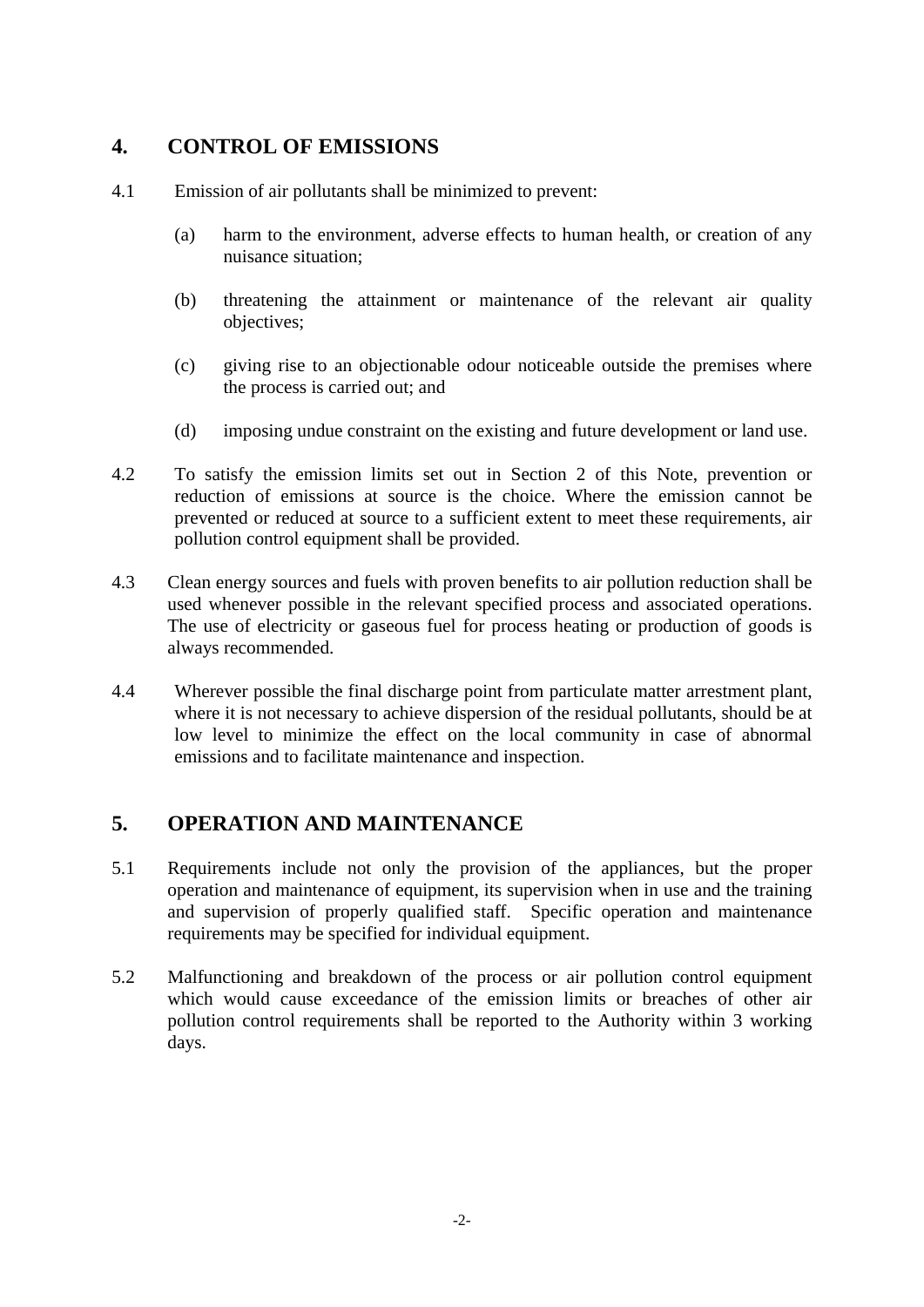### **6. FUGITIVE EMISSION CONTROL**

#### 6.1 Boundary Ambient Standards

| Total suspended particulates      |                | $260\mu\text{g/m}^3$ (24 hour average) |
|-----------------------------------|----------------|----------------------------------------|
| Respirable suspended particulates | $\mathbb{R}^n$ | $180\mu\text{g/m}^3$ (24 hour average) |
| Odour                             |                | 2 odour units                          |

pollution concentration. In this context, the odour level is defined as the ratio of *(Note: An odour unit is the measuring unit of odour level and is analogous to the volume which the sample would occupy when diluted with air to the odour threshold, to the volume of the sample. In other words, one odour unit is the concentration of odorant which just induces an odour sensation.)* 

#### Engineering Design/Technical Requirements

- 6.2 To be agreed with the Authority. As a general guidance, the loading, unloading, handling and storage of fuel, raw materials, products, wastes or by-products should be carried out in a manner acceptable to the Authority so as to prevent the release of:
	- (a) visible dust emission; and/or
	- (b) other noxious or offensive emissions.
- 6.3 Without prejudice to the generality of the above general requirements, the following control measures shall be implemented:

#### Cement and other dusty materials

- 6.4 The loading, unloading, handling, transfer or storage of cement, pulverised fuel ash (PFA) and/or other dusty materials shall be carried in a totally enclosed system acceptable to the Authority. All dust-laden air or waste gas generated by the process operations shall be properly extracted and vented to fabric filtering system to meet the emission limit stipulated in Section 2 of this Note.
- 6.5 Cement, PFA and/or other equally dusty materials shall be stored in storage silo fitted with audible high level alarms to warn of over-filling. The high-level alarm indicators shall be interlocked with the material filling line such that in the event of the silo approaching an overfilling condition, an audible alarm will operate, and after 1 minute or less the material filling line will be closed.
- 6.6 Vents of all silos shall be fitted with fabric filtering system to meet the emission limit stipulated in Section 2 of this Note.
- 6.7 Seating of pressure relief valves of all silos shall be checked, and the valves reseated if necessary, before each delivery.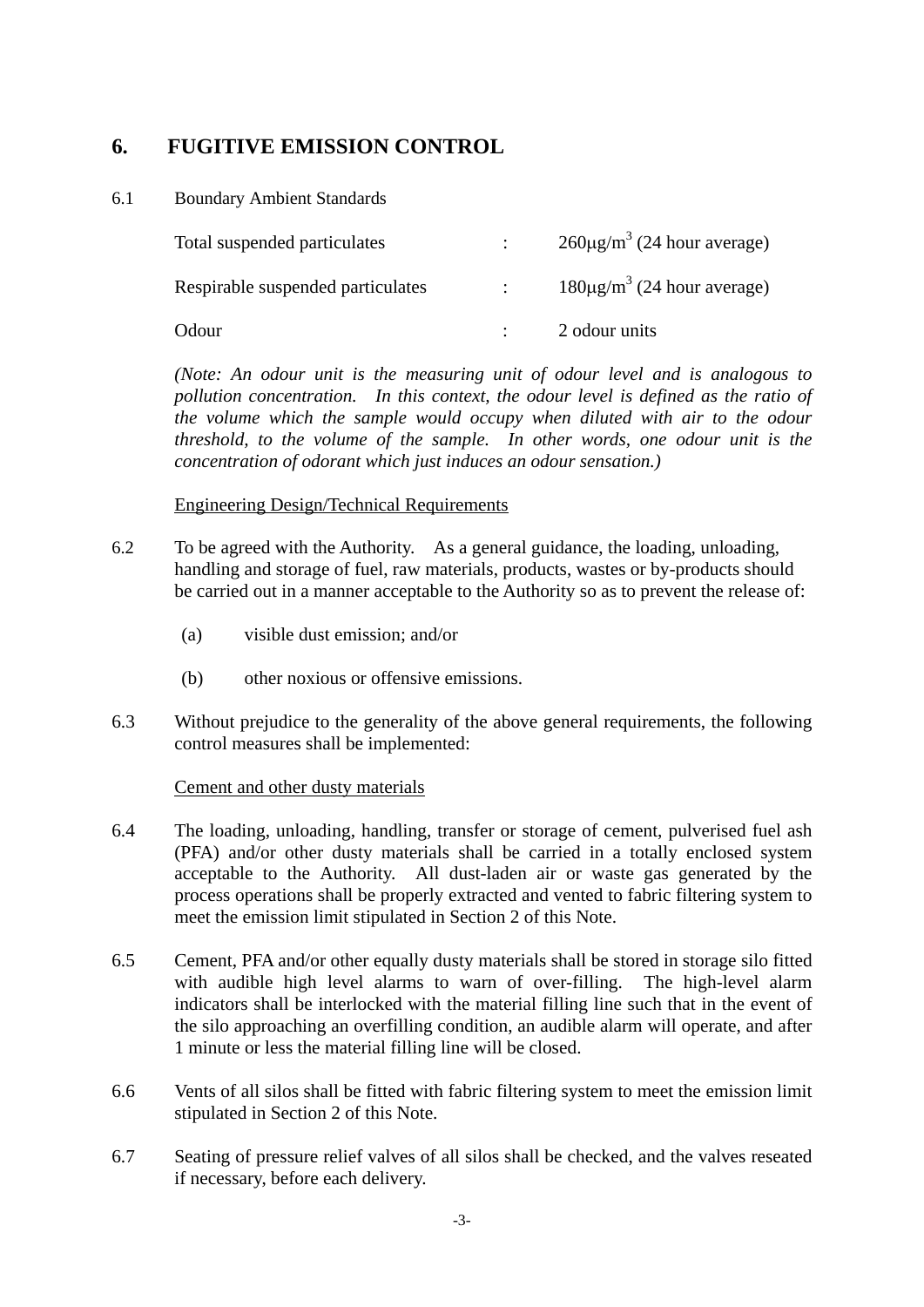Vehicles

- 6.8 All practicable measures shall be taken to prevent or minimize dust emission caused by vehicle movement.
- 6.9 All access and route roads within the premises shall be paved and adequately wetted.
- 6.10 Vehicle cleaning facilities shall be provided and used by all vehicles leaving the premises to wash off any dust and/or mud deposited on the wheels and/or vehicle body.

Housekeeping

6.11 A high standard of housekeeping shall be maintained. All spillages or deposits of materials on ground, support structures or roofs shall be cleaned up promptly by a cleaning method acceptable to the Authority. Any dumping of materials at open area shall be prohibited.

#### **7 MONITORING REQUIREMENTS**

- 7.1 Parameters and sampling frequency will be determined by the Authority. However, the following parameters should be monitored as specified below:
	- (a) Process Monitoring

Total monthly raw input, product output and material stock (by manual recording), and other essential operating parameter(s) which may significantly affect the emission of air pollutants.

(b) Ambient Monitoring

At site boundary and/or any other locations acceptable to the Authority Total suspended particulates and/or respirable suspended particulates (at least one 24-hour sample per 6 calendar days)

### **8 COMMISSIONING**

8.1 Commissioning trials (to be witnessed by the Authority whenever appropriate) shall be conducted to demonstrate performance and capability of the air pollution control measures and a report of commissioning trial shall be submitted to the Authority within 1 month after completion of the trial.